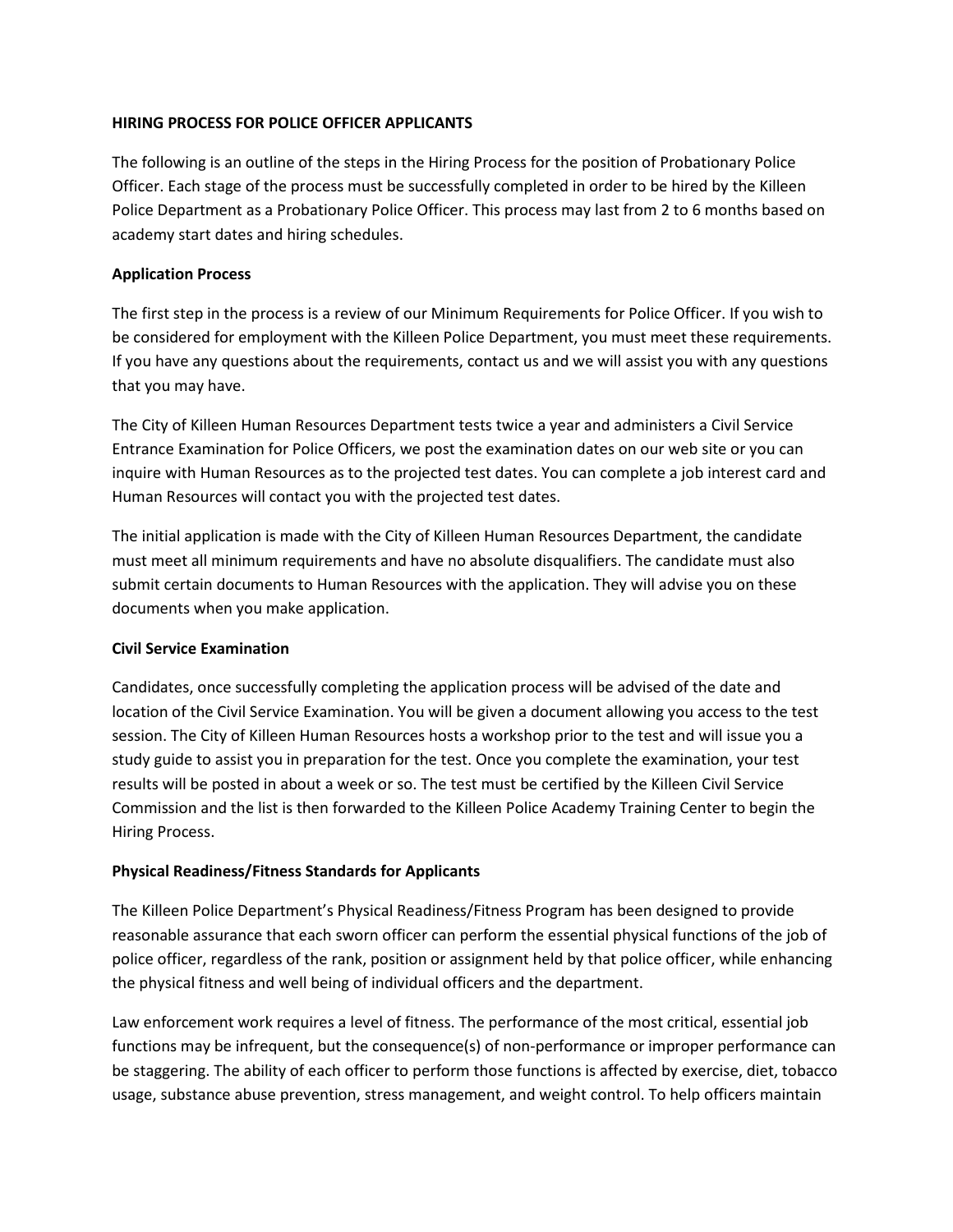the level of fitness necessary to perform the essential functions of the job of police officer safely and effectively, it shall be the policy of this agency to provide a total physical readiness / fitness program.

You will be advised of the date, time and location of the Physical Readiness/Fitness Testing. A number of applicants will be advised of the fitness test dates based upon your ranking on the Civil Service Examination and number of applicants to be processed for the positions available. If the original number of applicants is not sufficient, additional applicants will be processed for this phase. You must have successfully completed the prior phases in order to be able to participate.

The Physical Readiness/Fitness Test may be preceded by other tests as prescribed by the Academy Training Center, but will be on the same day of your Physical Readiness/Fitness Testing. The following information describes the physical tasks you will be required to perform for the Killeen Police Department Physical Readiness/Fitness.

The Killeen Police Department's Physical Readiness/Fitness Manual is available for viewing and downloading from our support page and is an excellent resource for your test preparation.

The following suggestions should help you prepare yourself physically for the Obstacle Course:

- Avoid junk food and concentrate on a well balanced diet for several days prior to the test.
- Avoid tranquilizers and stimulants such as coffee, sodas or anything that contains caffeine, especially on the day of the test.
- Avoid alcohol several days prior to the test and especially on the day of the test.
- Get good nights sleep before the test.
- Do not drink a lot of liquids or eat a big meal before the test. Review your test start time and eat accordingly prior to testing, you can bring a snack to help sustain your energy levels.
- Staying hydrated is important, especially during the hot months. Be sure to drink plenty of water several days prior to the test and in moderation during the day of the test.
- Don't become overly anxious about the test. Outside sources of stress should be avoided best as possible prior to the test.

On the day of the test, all candidates are encouraged to wear athletic style clothing. If should not constrict movement or impair performance. Running shoes with adequate support are recommended.

Physical Readiness Battery Assessment Program for Applicants and Recruits (Policy)

Applicants hired after February 1, 2008, in addition to the PAR-Q, will be required to submit a medical clearance form signed by their physician prior to testing. The form will state the purpose of the testing, the tests to be used, the physical demands of the test and a statement for the physician to sign attesting that he does not know of any contraindications to the individual taking the fitness tests. This protocol complies with both the ACSM standard of ordinary care and the Americans with Disabilities Act requirements. This form can be viewed and downloaded from our support page.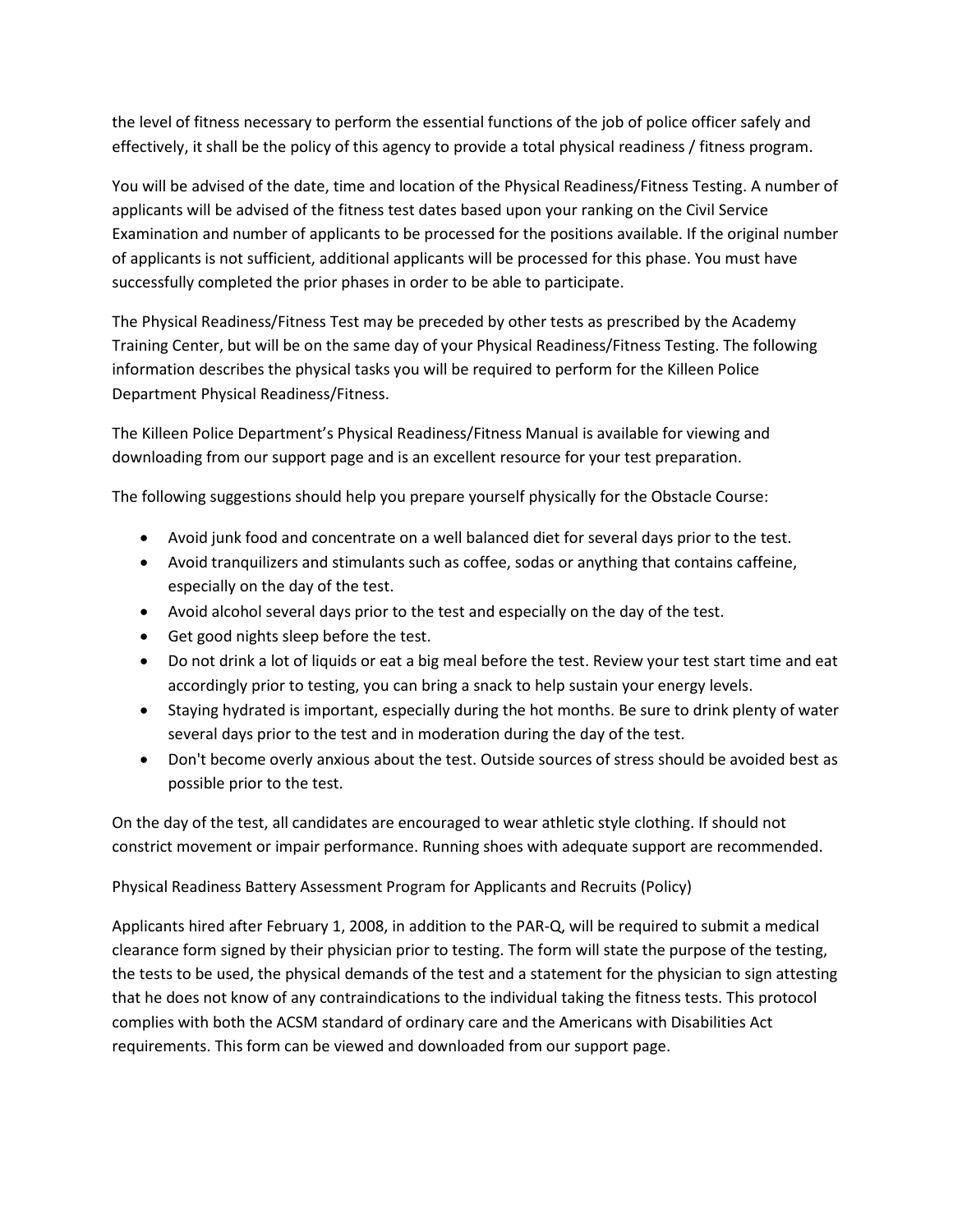- Applicants will be required to sign an informed consent form prior to participating in the testing. The form shall be signed in ink with a witness present. This form can be viewed and downloaded from our support page.
- Applicants who fail the assessment will be allowed to retest not sooner than 48 hours after the first test, redoing just those events failed. Only one retest will be allowed for applicants.
- Applicants will not be offered the Job Task Simulation Test Scenarios.
- Recruits in the second BPOC in 2008 will be tested approximately half way through the BPOC and again at the completion of the BPOC.
- Applicants and recruits must pass the standards set 10% below the specificity standards used for incumbents. Upon the completion of the BPOC, the recruit must pass the standards based upon maximizing specificity.
- Licensed officers who are hired during the process for the second BPOC in 2008, and do not require attendance in the BPOC, will be required to meet the same specificity standards as a recruit in the BPOC.

## **TESTING SEQUENCE**

All applicants must remain in the same order for all tests. For the physical readiness testing, everyone completes a given test before the group moves to the next test. The minimum standards for applicants are in parentheses after each event. Upon the completion of the BPOC, the recruit must pass the standards based upon maximizing specificity (the score to the left of the applicant score).

| <b>TIME</b> | <b>EVENT</b>              |
|-------------|---------------------------|
| 5 minutes   | Briefing on testing       |
|             | process and warm up       |
|             | 1. Vertical jump          |
| 3 minutes   | Warm up activities and    |
|             | briefing on test          |
|             | 2. Illinois agility       |
|             | run                       |
| 10 minutes  | Rest and briefing on test |
|             | 3.300 meter               |
|             | run                       |
| 10 minutes  | Rest and briefing on test |
|             | 4. Push up                |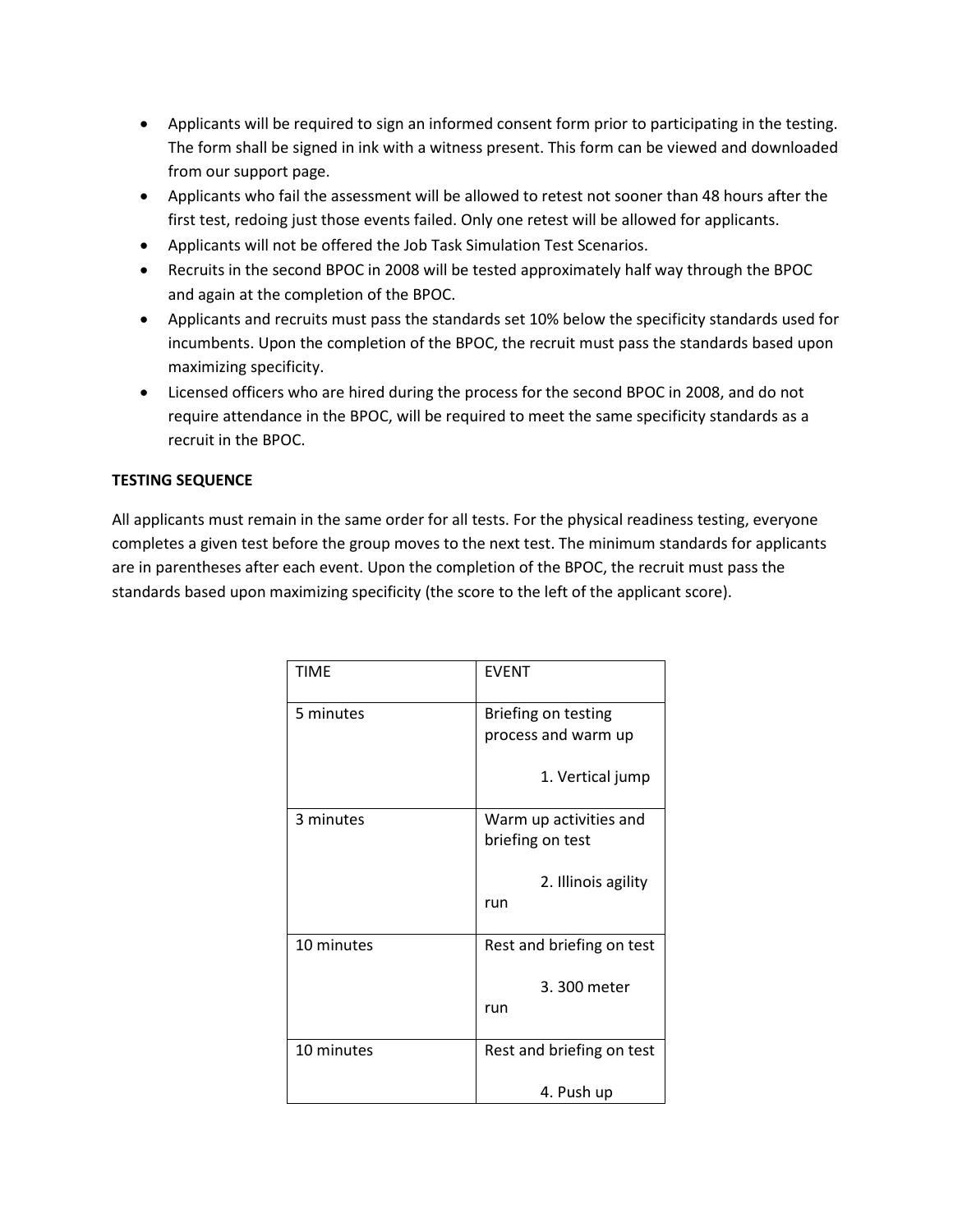|            | 30 minutes                                |
|------------|-------------------------------------------|
| 30 minutes | Rest and briefing on 1.5<br>mile run test |
| 2 minutes  | Warm up5. 1.5 mile run                    |
| 5 minutes  | Cool down                                 |

# **PHYSICAL READINESS/FITNESS TEST DESCRIPTIONS**

### Vertical jump

The first event is the vertical jump, a measure of lower body explosive power. It is an important area for pursuit tasks that require jumping and vaulting.

Stand under the test apparatus, and reach up as high as you can pushing the tabs to the side. Take one step back with either foot. Then step forward, and jump, reaching as high as possible, and hit the remaining tabs or you may jump from both feet without taking a step. Your score is the difference between your standing and jumping reach, and will be recorded to the nearest half inch. You will have three attempts for this event. Watch this demonstration. Are there any questions?

### Equipment

- Vertec, vertical jump testing apparatus

### Procedural tasks

- 1. Subject stands with one side toward the wall and reaches up as high as possible to mark his/her standing reach.
- 2. Subject steps back with either foot, steps forward then jumps as high as possible and hits the tab(marks the spot on the wall above his/her standing reach mark) OR a subject may jump with both feet and not take a step
- 3. Score is the inches to the nearest 1/2 inch.
- 4. The best of three (3) trials is the score.

*PASSING SCORE:* 16.0 inches (Applicants: 14.5 inches)

### **Illinois agility run**

The 2nd event is the Illinois Agility Run, a measure of coordinated movement and speed. It is an important area for performing tasks requiring quick movements around obstacles.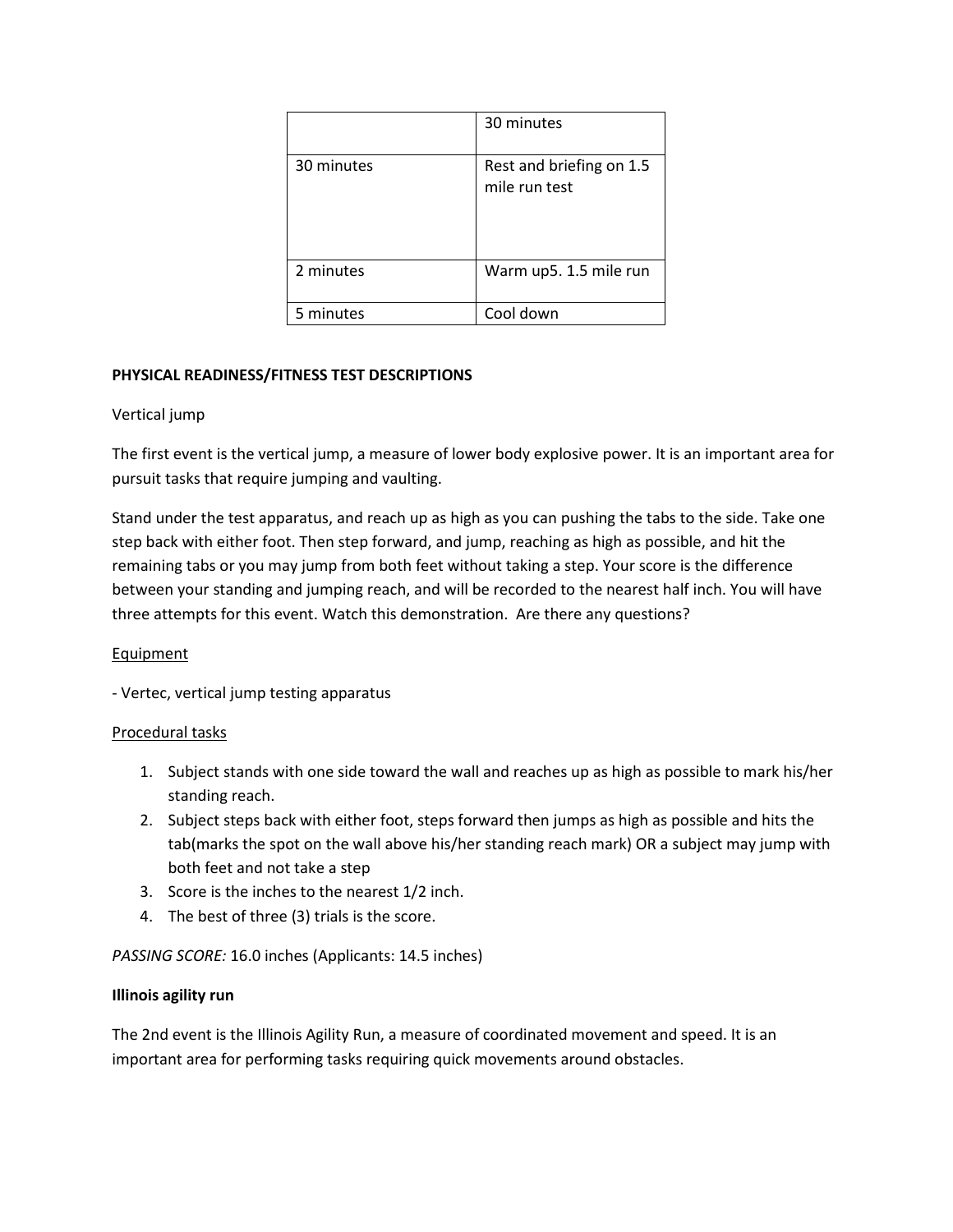You will start in the prone position with the tips of your fingers behind the starting line. The body may cross the starting line. When the instructor says, "GO" stand up and sprint to the other line (point to line 30 feet away), place one foot over the line, and sprint back to the starting line. Make a left turn around the first cone, and then zigzag in a figure eight fashion around the four cones and back to the start line. Turn around the first cone, and sprint to other line and back one more time. The clock will stop when any part of your body crosses the finish line. Your score is the time it takes to complete the run, and will be recorded to the tenth of a second. If you knock over a cone, miss a turn, or fail to touch the line when turning, the instructor will stop you and return you to end of the line for a restart. You will have two trials for this event. Watch this demonstration. Are there any questions?

## Equipment

- Marked course of 30 feet, with four cones spaced 10 feet apart in a line.

- Stop watch

### Procedural tasks

a. Subject lies on the ground with fingertips behind the start line.

b. At the "GO" subject gets up, sprints to the far line 30 feet away, places one foot over the line then sprints back to the start line.

c. Subject makes left turn around the first cone then zig zags in a figure eight fashion around the four cones and back to the start line.

d. Subject then sprints up and back as described in (b).

e. Score is time in seconds and tenths.

f. Allow one slow walk through and two trials. Score is the faster time.

*PASSING SCORE*: 19.6 seconds (Applicants: 21.5 seconds)

### **300 meter run**

The 3rd event is the 300 meter run. A measure of anaerobic capacity. This is important area for performing short intense burst of effort such as in pursuit tasks. The score is the time it takes to complete a 300 meter course.

You will start here (point out starting line) and at the command "GO" run as fast as possible to the end of the course (point to finish line). You must complete the run without help. Are there any questions?

### Equipment:

- Marked course of 300 meters (328 yards or 984 feet.). On a 440 yard track the 300 meter line would be 112 yards (336 ft.) from the finish line.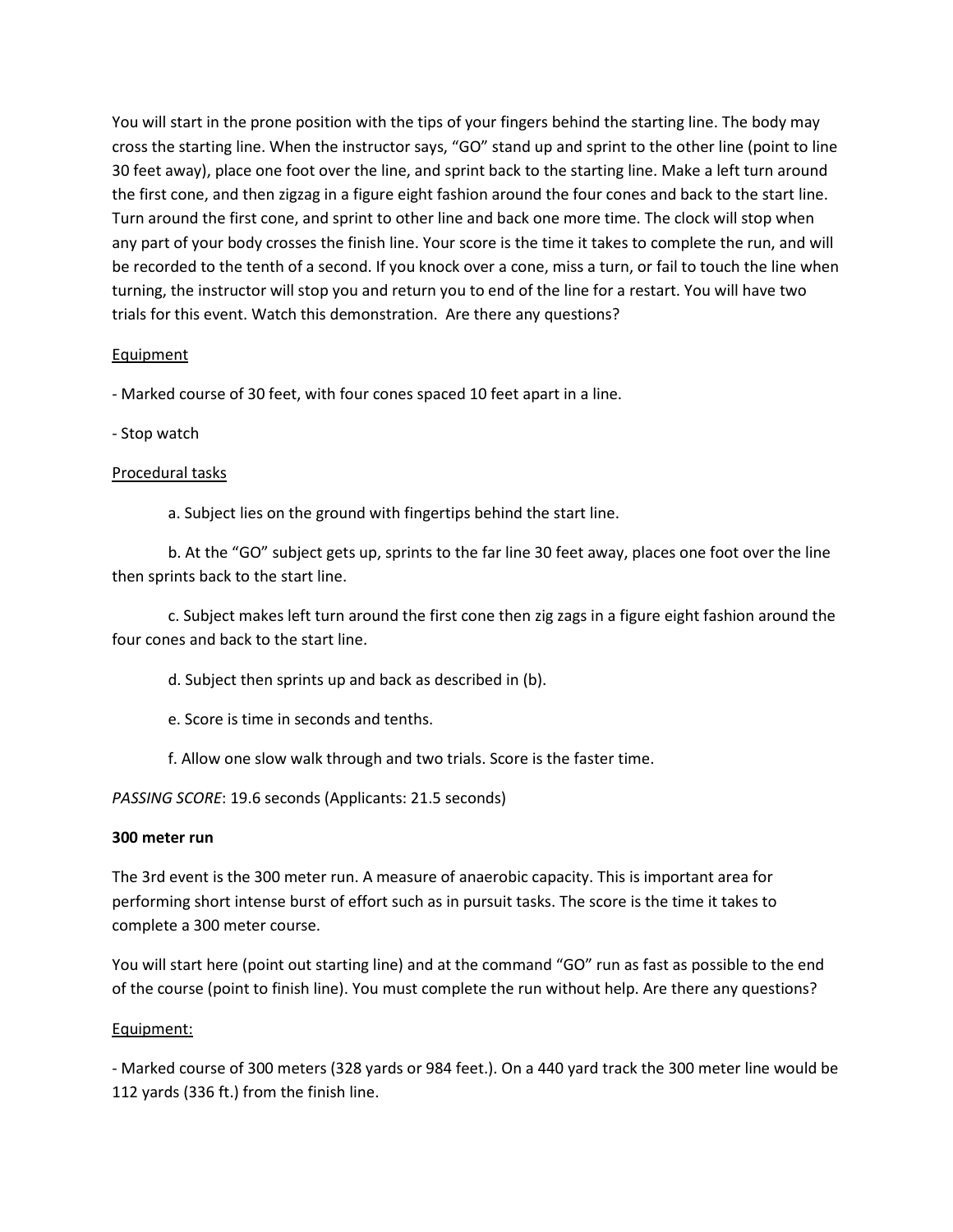### - Stop watch

## Procedural tasks:

- 1. Spend five minutes warming up.
- 2. At "GO" subject runs the 300 meter course as fast as possible.
- 3. Time to complete the course is recorded.

## *PASSING SCORE:* 74.0 seconds (Applicants: 81 seconds)

## **Maximum Push-up Test**

The 4th event is the maximum push up, a measure of the muscular endurance and strength of the upper body (chest, shoulders, and triceps). This is an important area for tasks involving use of force, lifting, carrying, and pushing.

Looking straight ahead, assume the front-leaning rest position by placing your hands on the floor surface just outside a straight line down from the shoulders. The back, buttocks, and legs must be in a generally straight line from the head to the heels. The feet should be up to 12 inches apart. When the instructor says "GO", lower your body by bending the elbows until the tops of the upper arms, shoulders, and lower back are aligned and parallel to the ground. Return to the starting position by soft-locking your elbows. This constitutes one repetition. If you do not keep your body relatively straight, arch your back, or lock out your elbows, you will receive a warning. For any subsequent violation, the repetition will not count. There is no time limit. Do as many correct repetitions as possible. Your score is the number of correct push-ups. Watch this demonstration. Are there any questions?

# Procedural tasks:

- 1. The subject starts in the front leaning rest position. Hands are slightly more than shoulder width apart; feet are 12" apart or less.
- 2. The subject lowers self until the upper arms are parallel to the ground, then pushes up again.
- 3. The back must be kept straight throughout the exercise.
- 4. There is no time limit.

### *PASSING SCORE*: 21 (Applicants: 18)

### **1.5 Mile run**

The 5th event is the 1.5 mile run, a measure of your cardiovascular endurance or aerobic power. This area is important for running pursuits and use of force situations lasting more than 2 minutes. It should be run at a consistent pace.

You will line up behind the starting line. At the command "GO" start running at a sub maximal pace. To complete the run, you will (describe the course, i.e., the number of laps if run on a track, or the turn around point if run on an out and back course.) Your goal is to complete the 1.5 miles in as fast a time as you can. As you complete each lap your time and number of laps to go will be announced. You may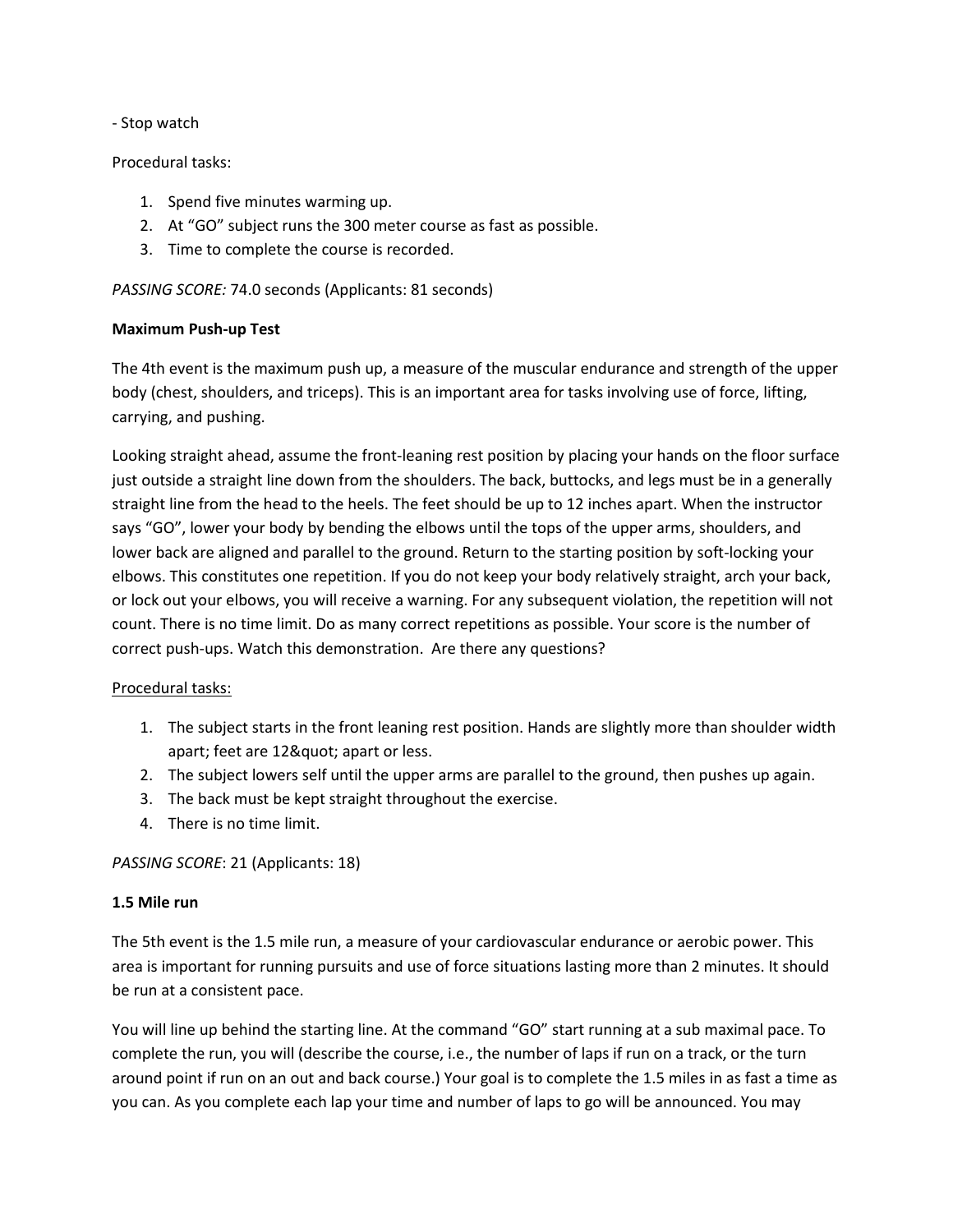walk, but try to keep running for the entire distance. You may run alongside another runner for help with the pace, but you may not physically assist or be assisted by another runner. After the run do not sit down or stand still but walk slowly for a lap. Are there any questions?

# Equipment"

- Track or marked level course
- Stop watch
- Numbered vests if available

### Procedural tasks:

- 1. Have subjects warm up.
- 2. Subjects should be instructed to cover the distance as fast as possible.
- 3. At the command "GO" time is started.
- 4. Score is time to run the course.
- 5. A cool down is required after running.

*PASSING SCORE:* 18.48 minutes (Applicants: 20.40 minutes)

## **Conditional Offer of Employment**

If the candidate has successfully passed their Physical Ability Test, a representative of the Academy Training Center will make a Conditional Offer of Employment to the candidate. The offer is made based upon the successful completion of the following tests and positions available for Probationary Police Officer.

### **Personal History Statement**

Candidates will be given a Personal History Statement upon the successful completion of the Agility Course. This packet is designed to gather the required information we will need in order to conduct a comprehensive and thorough background as required by the commission. The PHS must contain truthful and complete responses. "NA" must be written in each blank that does not apply to you and the form must be completed in your own handwriting using black ink. The Academy Training Center will advise you of a deadline for returning the PHS, please meet the deadline in order to proceed to the next phase. If you have special circumstances, let us know so that we may assist you if possible in order to meet the deadline. The Personal History Statement may also be downloaded from our on-line support page.

### **Background Investigation**

The next step is a thorough, comprehensive background investigation that will be conducted by the Academy Training Center to establish evidence of good moral character and verification of information submitted in your Personal History Statement. Your references will be notified, as well as past and current employers. Credit history will be reviewed as well as a criminal history check. Evidence of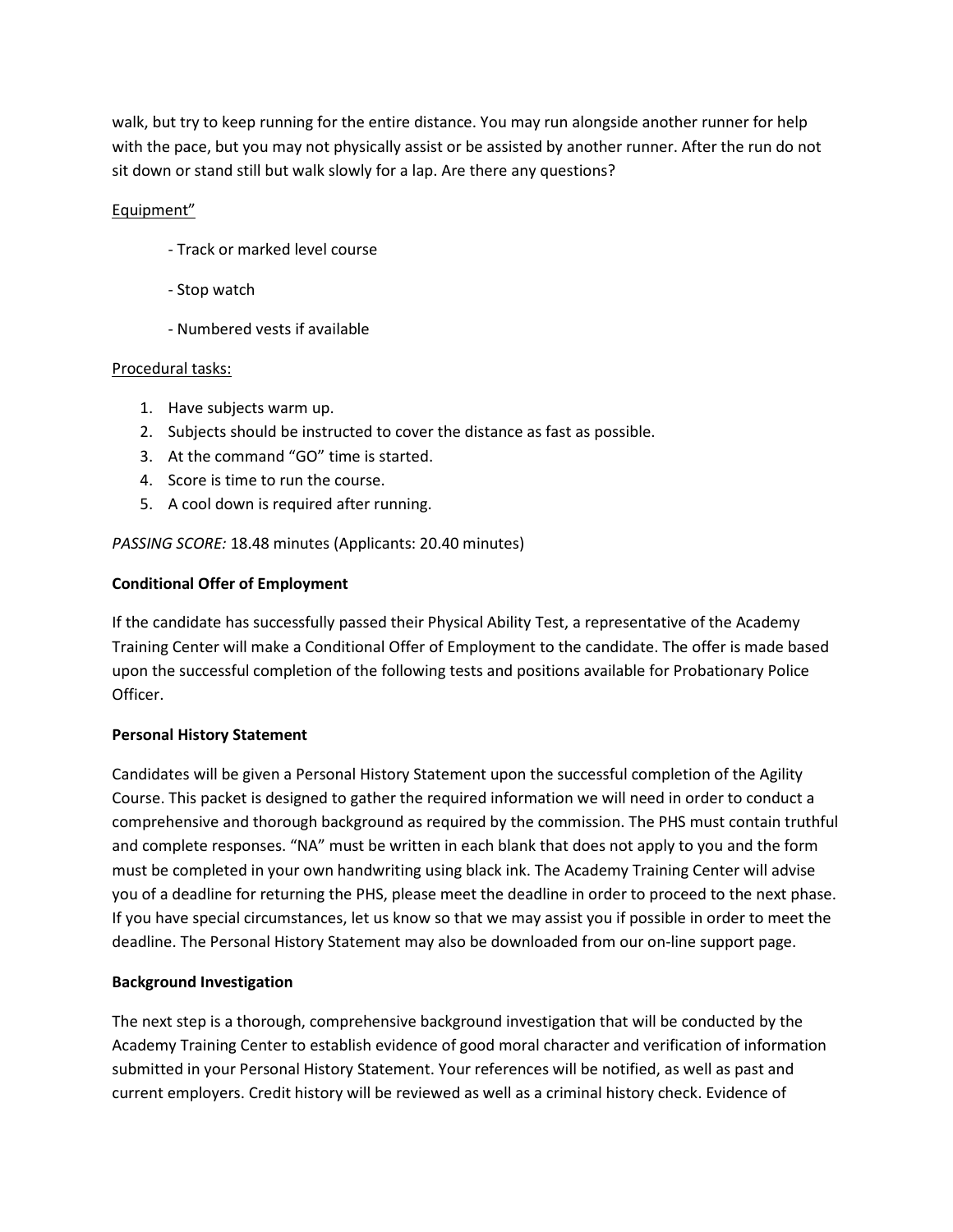absolute disqualifiers will be reviewed in this phase again. These are just some of the items we will investigate during this phase. You must pass this examination in order to proceed to the next phase.

## **Oral Interview Board**

The candidate will be notified to appear before an Oral Interview Board if they have successfully passed their Background Investigation. A five-member panel consisting of Killeen Police Officers will interview candidates. The board will cover information learned about the candidate during the previous phases of the process. Situational reasoning questions will be presented to each candidate and the candidate will be asked questions designed to demonstrate certain knowledge, skills and abilities considered basic to effective performance as a police officer. You must pass this examination in order to proceed to the next phase.

# **Polygraph**

The polygraph examiner will develop your examination based upon your Personal History Statement, Background Investigators Report and other documents. The questions may cover areas from drug use to integrity. The questions may also focus on the disqualifiers used by the Killeen Police Department. While we don't expect you to be perfect, we do expect you to be honest. One intentional lie could mean your permanent disqualification from the Killeen Police Department. You must pass this examination in order to proceed to the next phase.

### **Medical Examination**

A medical assessment by a physician will be scheduled by Human Resources, you must successfully pass this phase in order to proceed to the next step.

# **Psychological Examination**

Applicants will receive a psychological assessment scheduled by the Academy Training Center. You must pass this phase in order to complete the requirements of the conditional offer.

### **Disqualification of Applicant**

According to the Killeen Police Department General Order (A115 Police Officer Selection Process) applicants who have been disqualified during the hiring process may reapply for a position with the Killeen Police Department based on the following criteria:

• Failing to supply all the necessary documents within the specified time limits, failing to keep all scheduled appointments, failing to fully cooperate with the background investigation, failing to provide added personal information as needed or failing to update changes within ten (10) days of the change will disqualify an applicant from the hiring process for a minimum of six (6) months from the date the application is due.